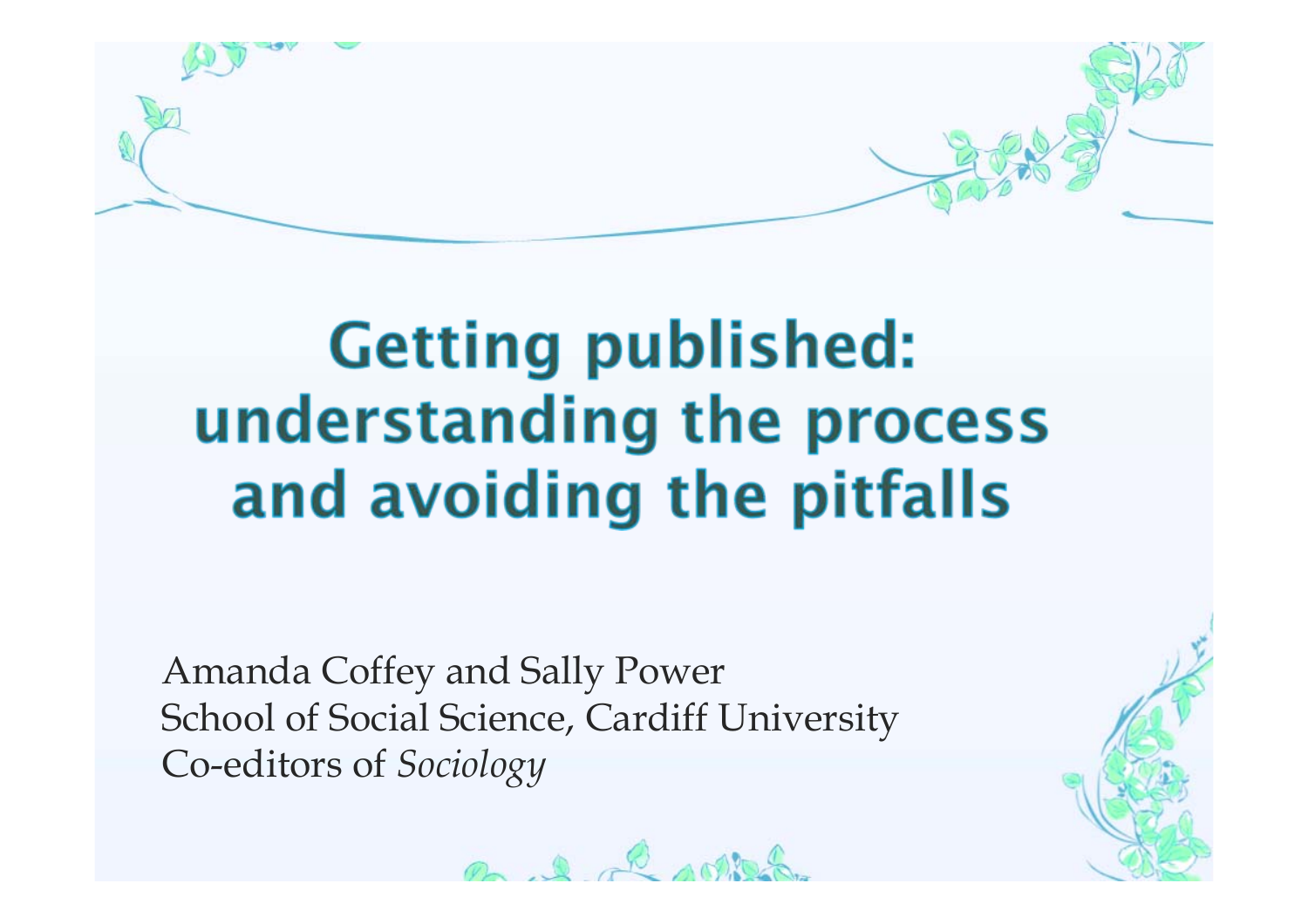### **Publishing in Academic Journals**

- Opportunities to publish empirical and theoretical work in a timely fashion
- Peer-reviewed, thus your work is reviewed by fellow scholars
- National and international readership and recognition
- Personal career development
- Part of the process by which academic schools and universities are measured and assessed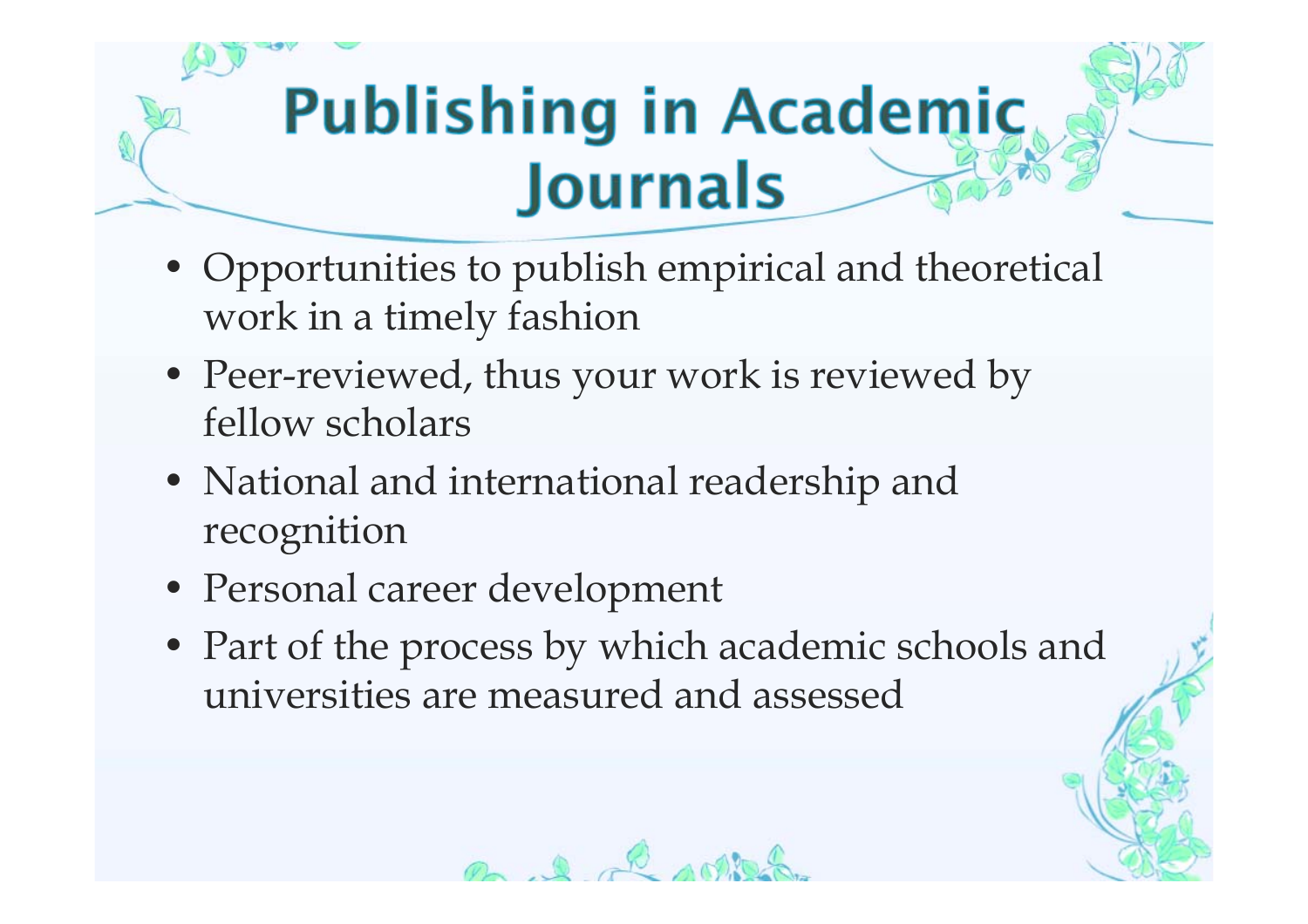### **This session**

- To provide an overview to publishing in academic journals in the social sciences: submission, the peer-review process, best practice….
- To provide an opportunity to discuss issues relating to journal publishing with experienced journal editors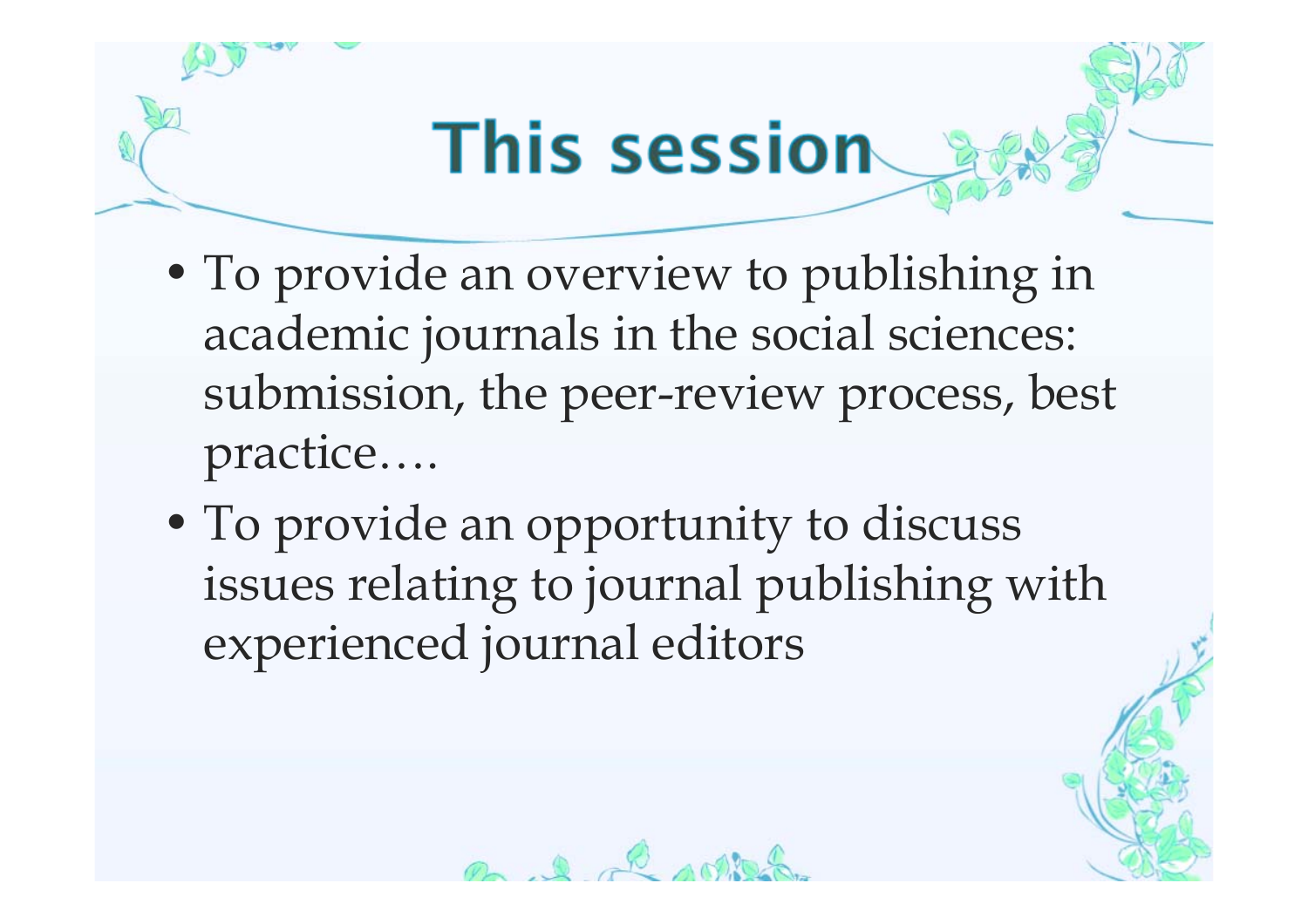How to submit to a journal

Choose your journal carefully…

- •'fit' between paper and journal aims, debates, themes, editorial interests
- journal's reputation and standing
- seek advice

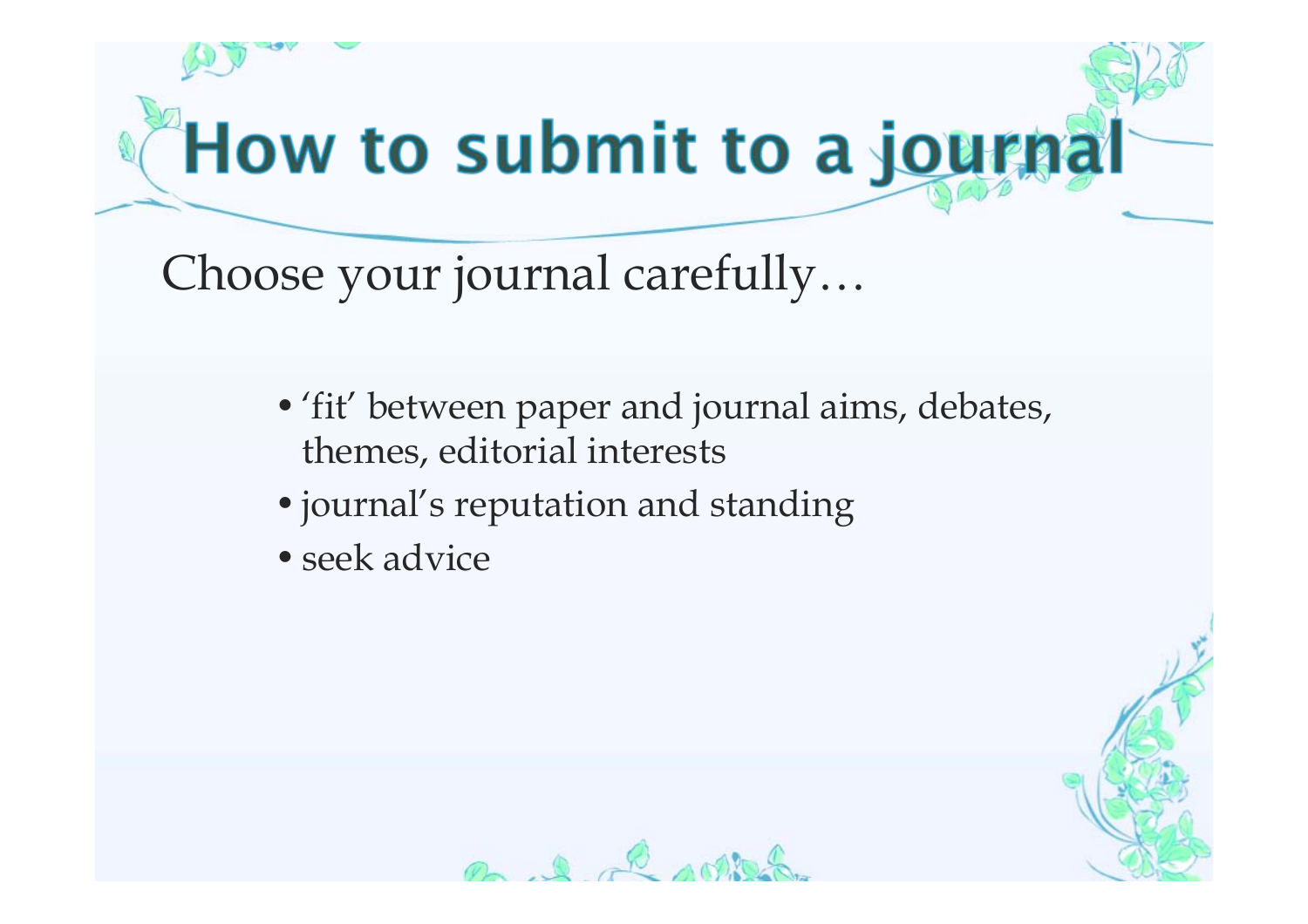# How to submit to a journal

Read the specific submission guidelines for the journal carefully

- •Who to submit to?
- How to submit (for example e-mail or Manuscript Central?)
- •Word count and other 'rules' or guidance
- •Formatting (title page, font, spacing, tables / figures etc)
- •Referencing styles and conventions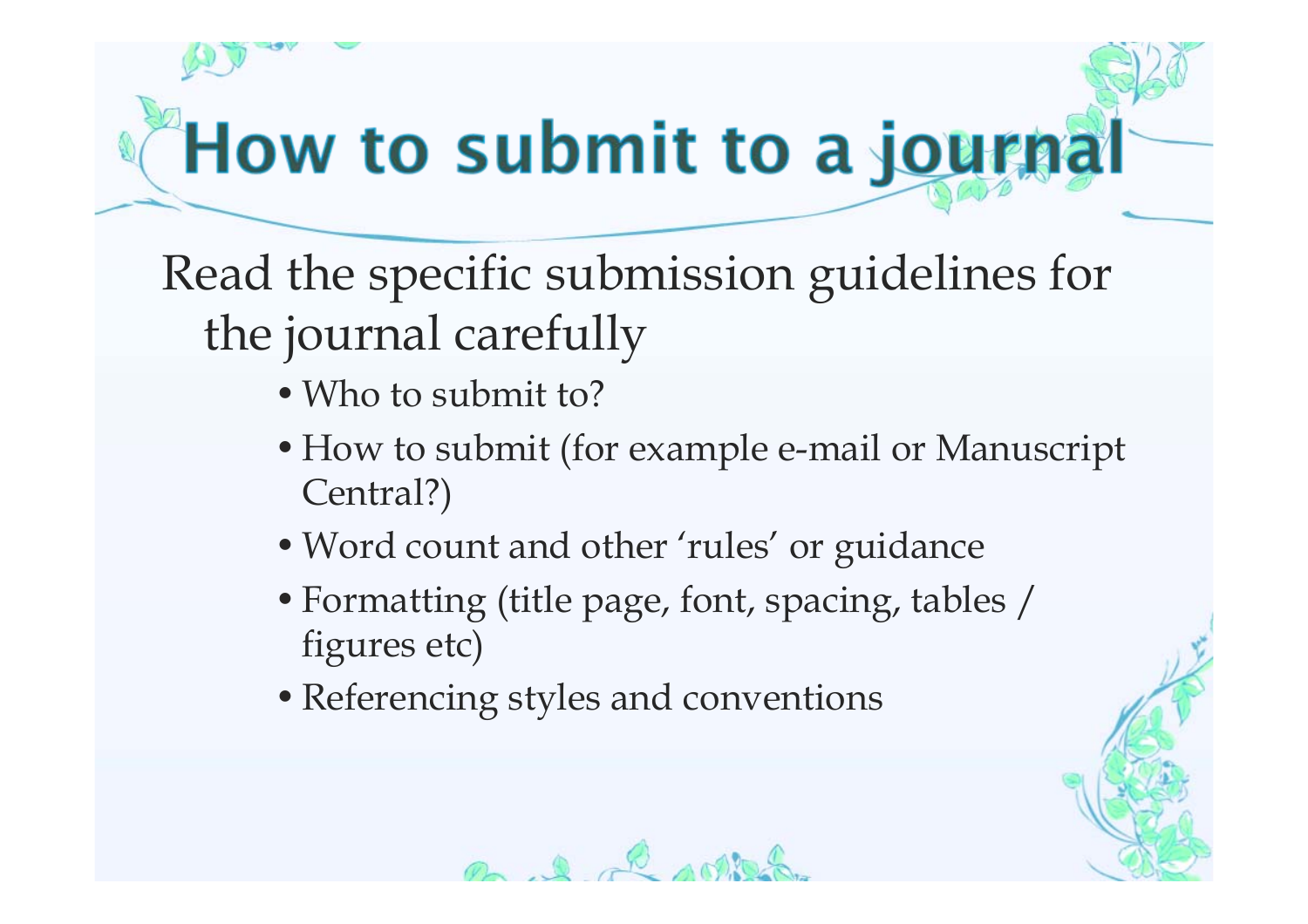## **The Peer Review process**

- Peer review arrangements
	- –Vary in terms of the role of editorial boards
	- –Vary in terms of number of reviewers
- Common principles
	- Undertaken 'blind'
	- –Match of expertise
	- – Attempts to be impartial, critical and constructive



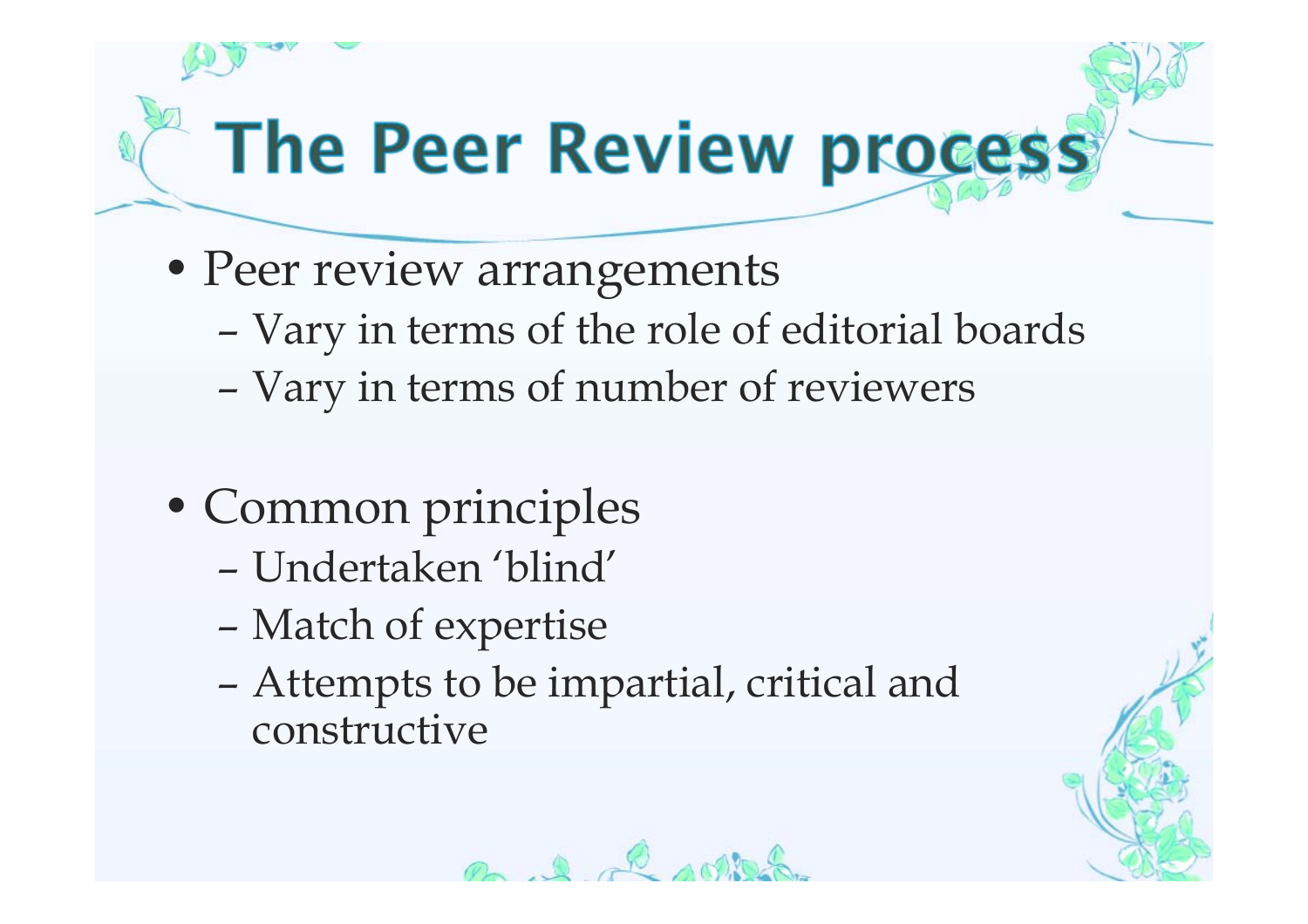### **Peer review outcomes**

Again, vary by outcome but usually include:

- –Accept
- Minor revisions
- –Major revisions
- –Reject
- –(and immediate reject)

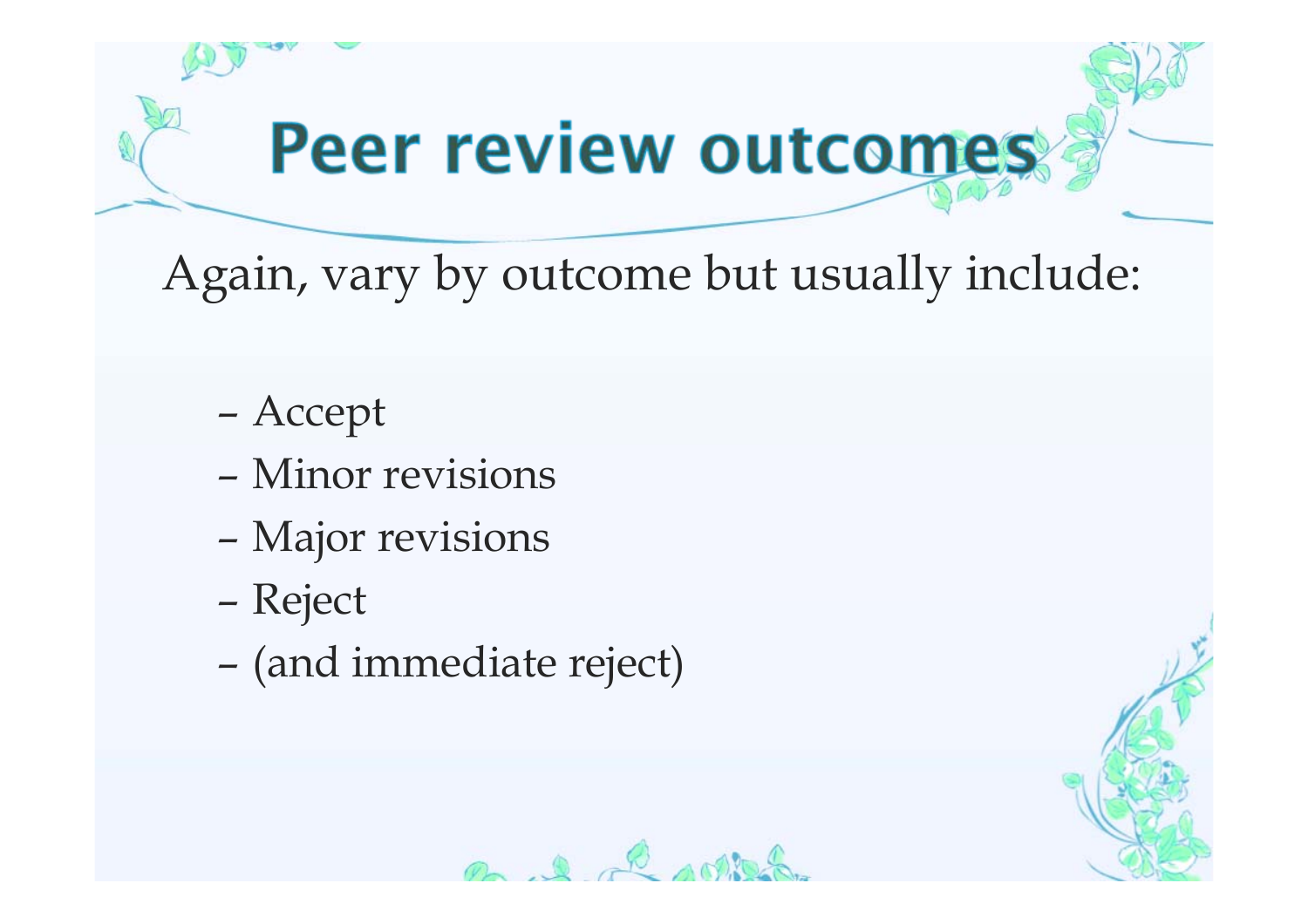### **Approximate distribution of** outcomes Sociology

| Accept                  |     |
|-------------------------|-----|
| (minor revisions)       | 30% |
| Accept                  |     |
| (after major revisions) | 32% |
| <b>Reject</b>           |     |
| (after review)          | 18% |
|                         |     |
| Immediate reject        | 20% |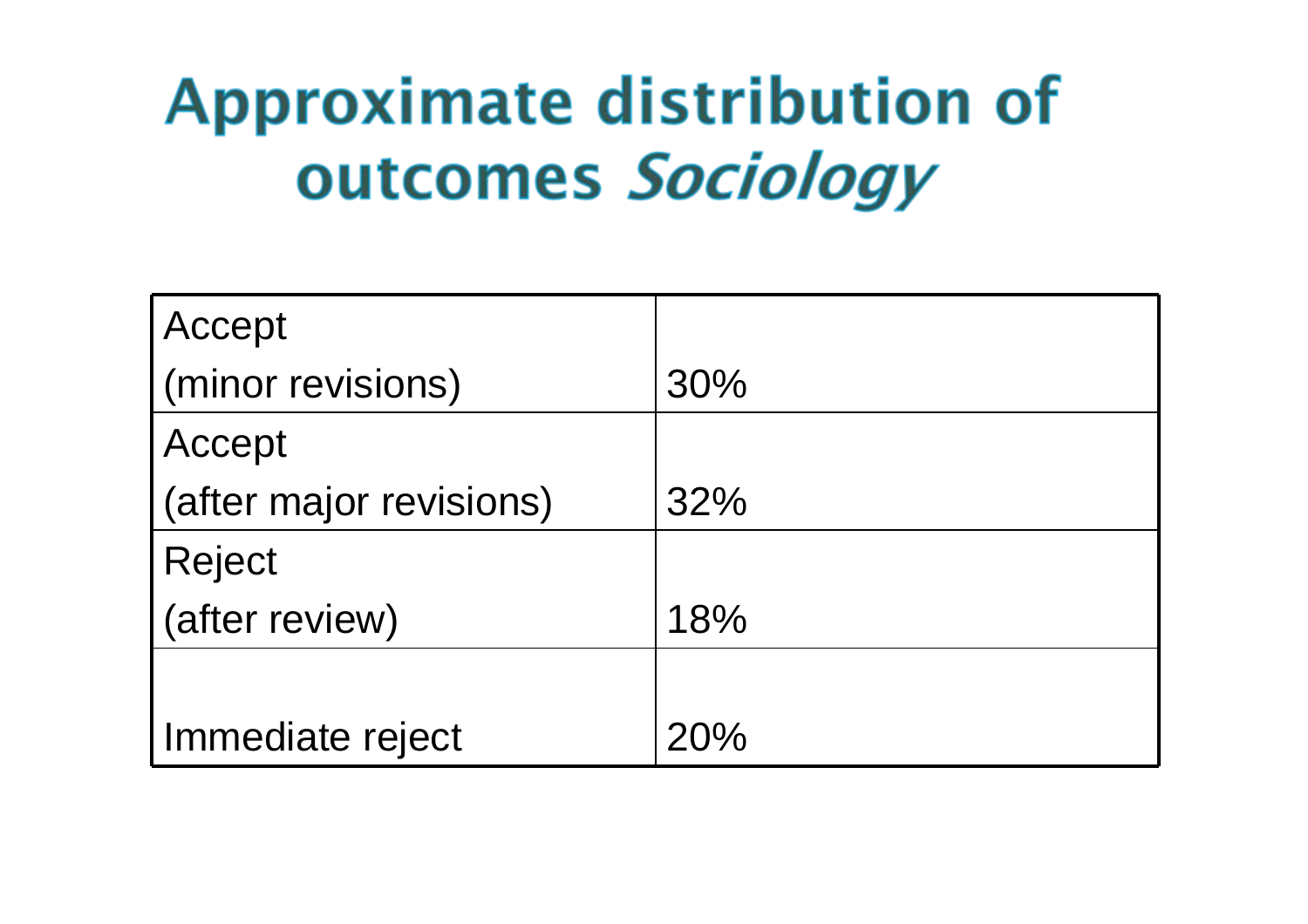#### Time taken for peer-review process Sociology

| Av. days from submission<br>to first decision | 48 days |
|-----------------------------------------------|---------|
| Av. referee turnaround<br>time (original)     | 23 days |
| Av. referee turnaround<br>time (revision)     | 20 days |
| Av. time from submission<br>to final decision | 71 days |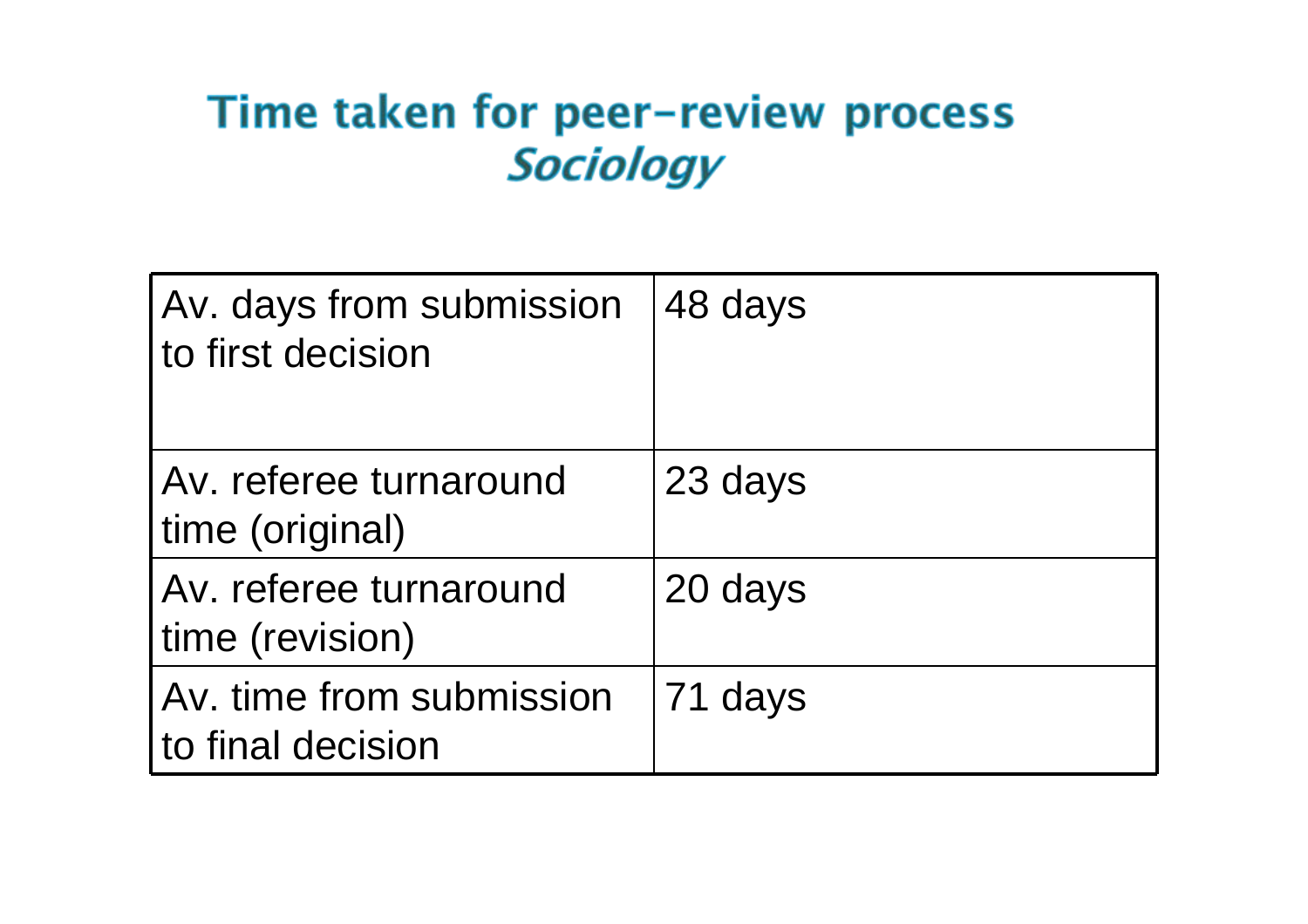

- – Decision by the editors *Or*
- Goes out for further review.



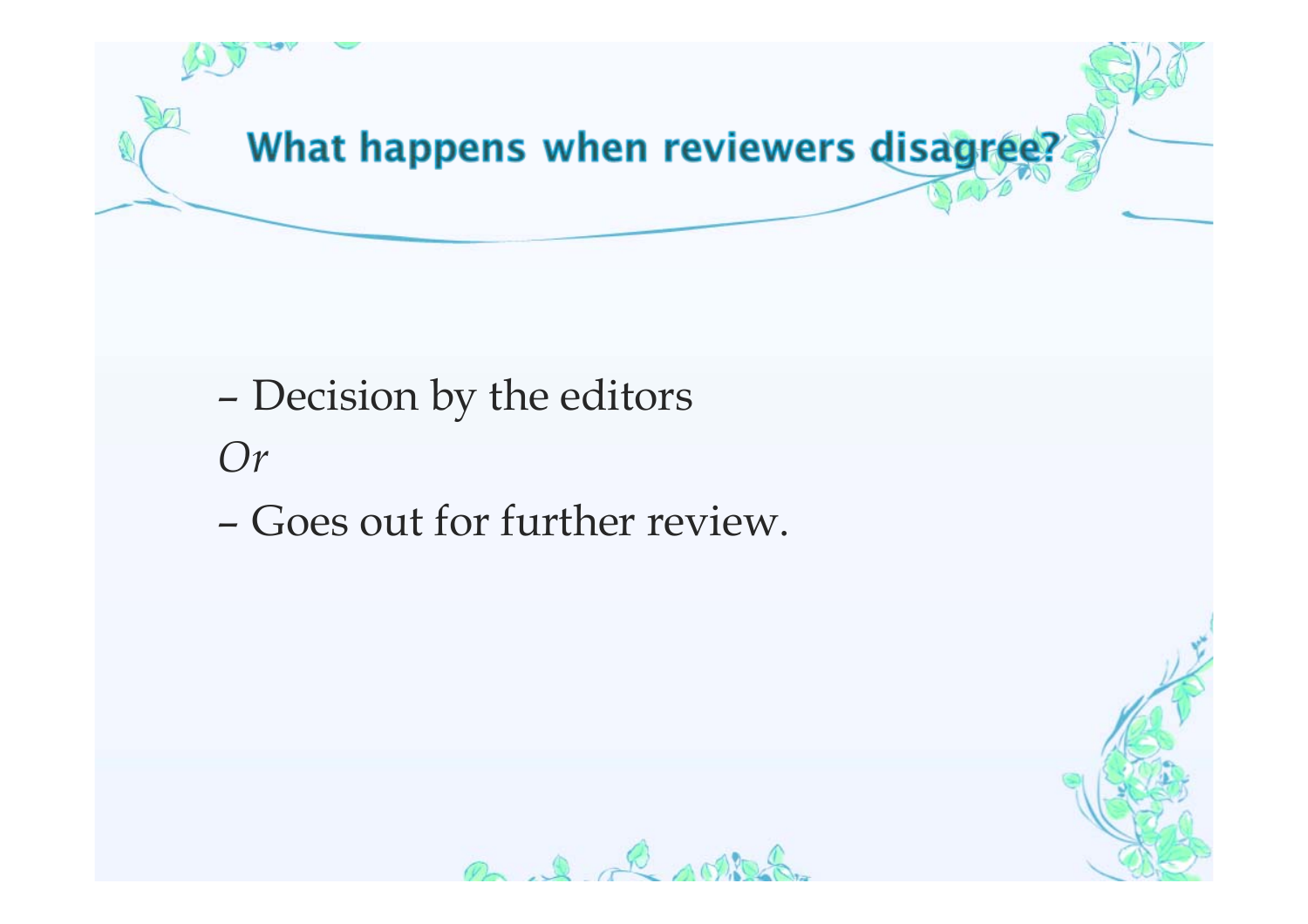### Good Practices - submitting paper

- 1. Read (and as appropriate refer to) papers that cover similar topics to yours in your target journal before getting too far along<br>in the writing of the paper.
- 2. Provide a clear and focused summary of the main topic of the paper, its key contributions and why these are important in the introduction.
- 3. Prepare the manuscript to the specific journal style.
- 4. Ensure it has been spell checked and carefully proof read.
- 5. Do not submit the same paper to more than one journal at a time.
- 6. Choose a well regarded and internationally recognised journal; aim high but ask experienced colleagues for advice as appropriate.

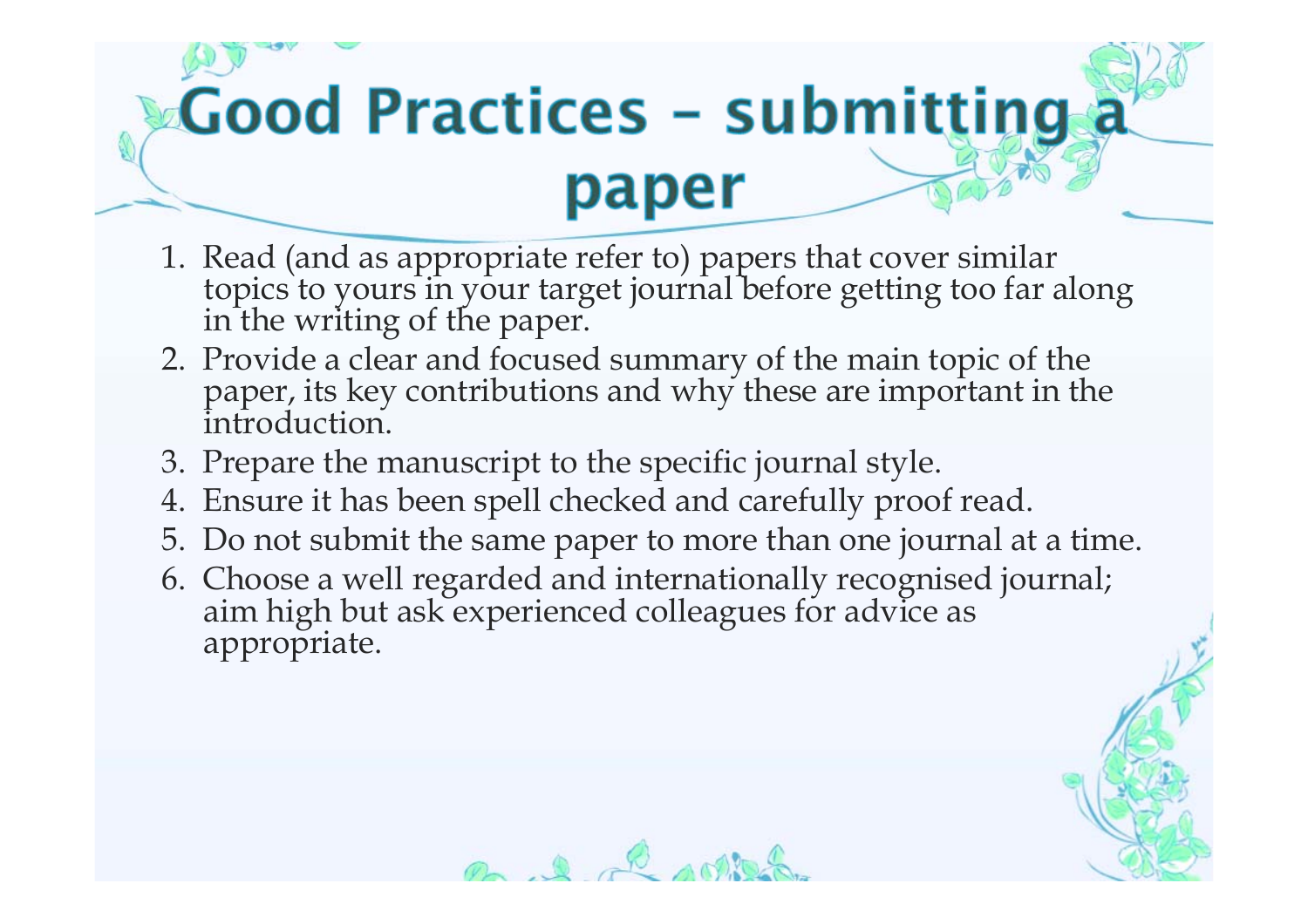#### Good practices - working with reviews

- 1. Read the reviewers' comments carefully (editors are also likely to provide advice).
- 2. Determine how you will respond to potentially divergent comments in a consistent manner (take particular care in interpreting comments and use editors' guidance).
- 3. Provide a covering letter to the editor with your re-submission explaining what you have done to revise your paper and why.
- 4. Provide a detailed response to reviewers one by one explaining how you have addressed their comments, or why you have not been able or it was inappropriate to. Reviewers understand that you may not be willing or able to meet all their expectations but they do not expect their (generally well intentioned) advice to be ignored.
- 5. Continue to write your paper, not the one the reviewers might appear to want you to write...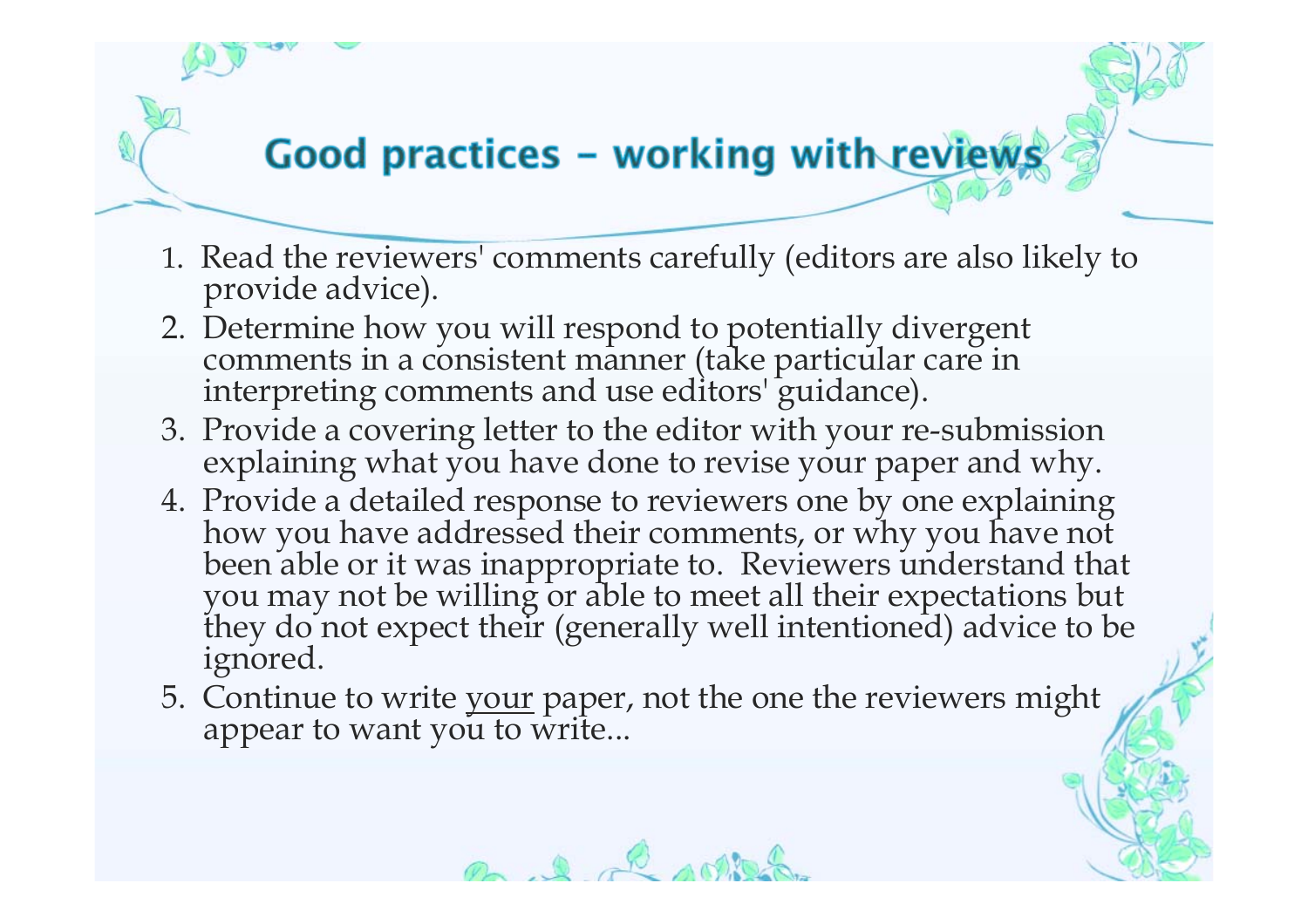#### Good practices - dealing with rejection

- 1. It will happen to everyone, don't take it personally.
- 2. When you've calmed down (and it can take a while), take the positives from the reviews.
- 3. Be honest in your appraisal of your paper in the light of these comments - don't ignore valid criticisms and hope other reviewers won't notice the flaws.
- 4. Use the advice to re-submit the paper to a different journal as soon as you feel able.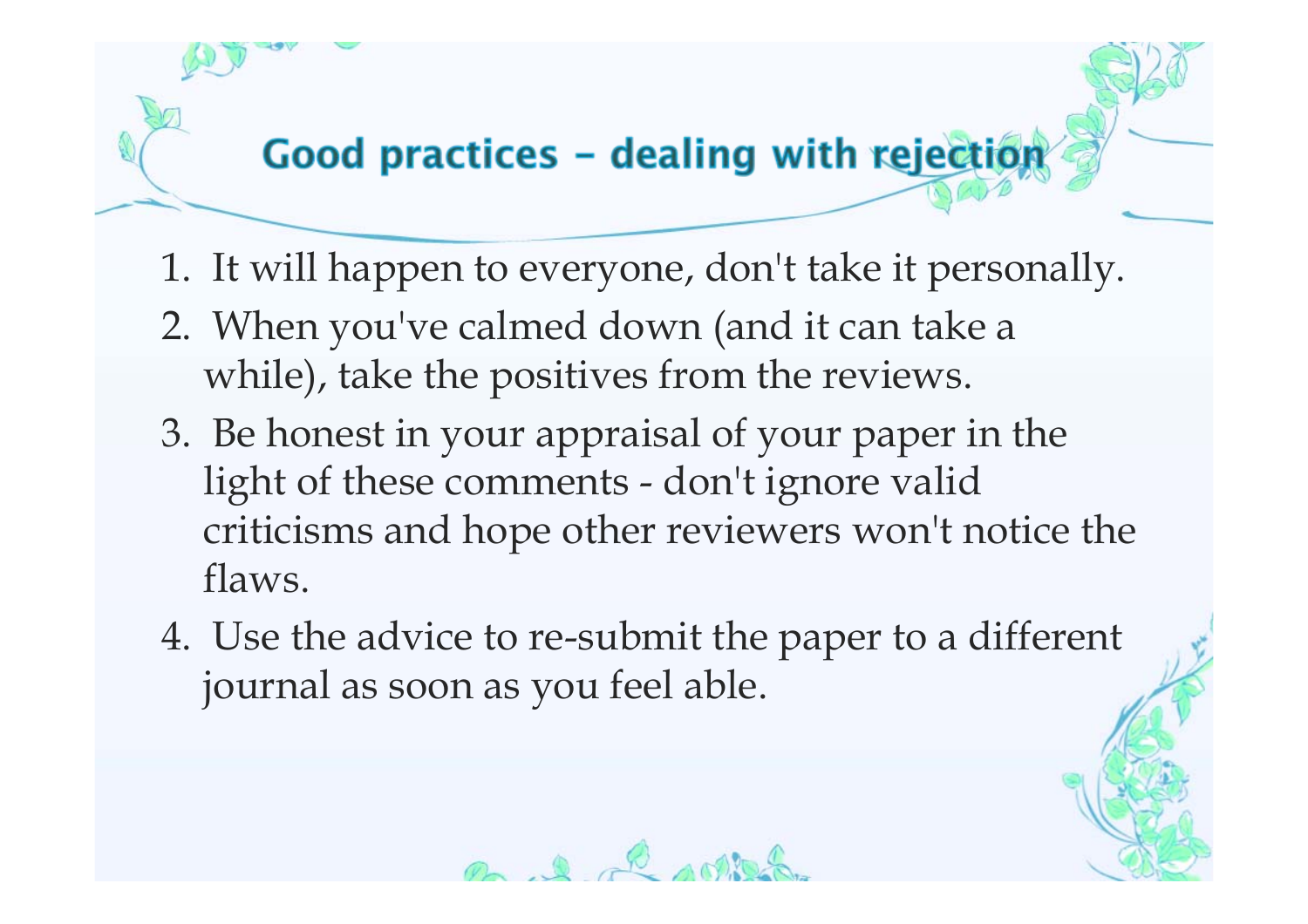### **Getting started....**

- Some journals have sections for research notes and short articles
- • Most journals have review sections – offer to review a book or write a review essay
- Co-authorship with supervisor or fellow research team member
- Agree single authorship of paper that arises out of a collective project
- Look out for calls for special issues, current debate sections, rapid response sections – themes may be in your area of expertise
- Get into the habit of having your writing read and reviewed by colleagues and peers